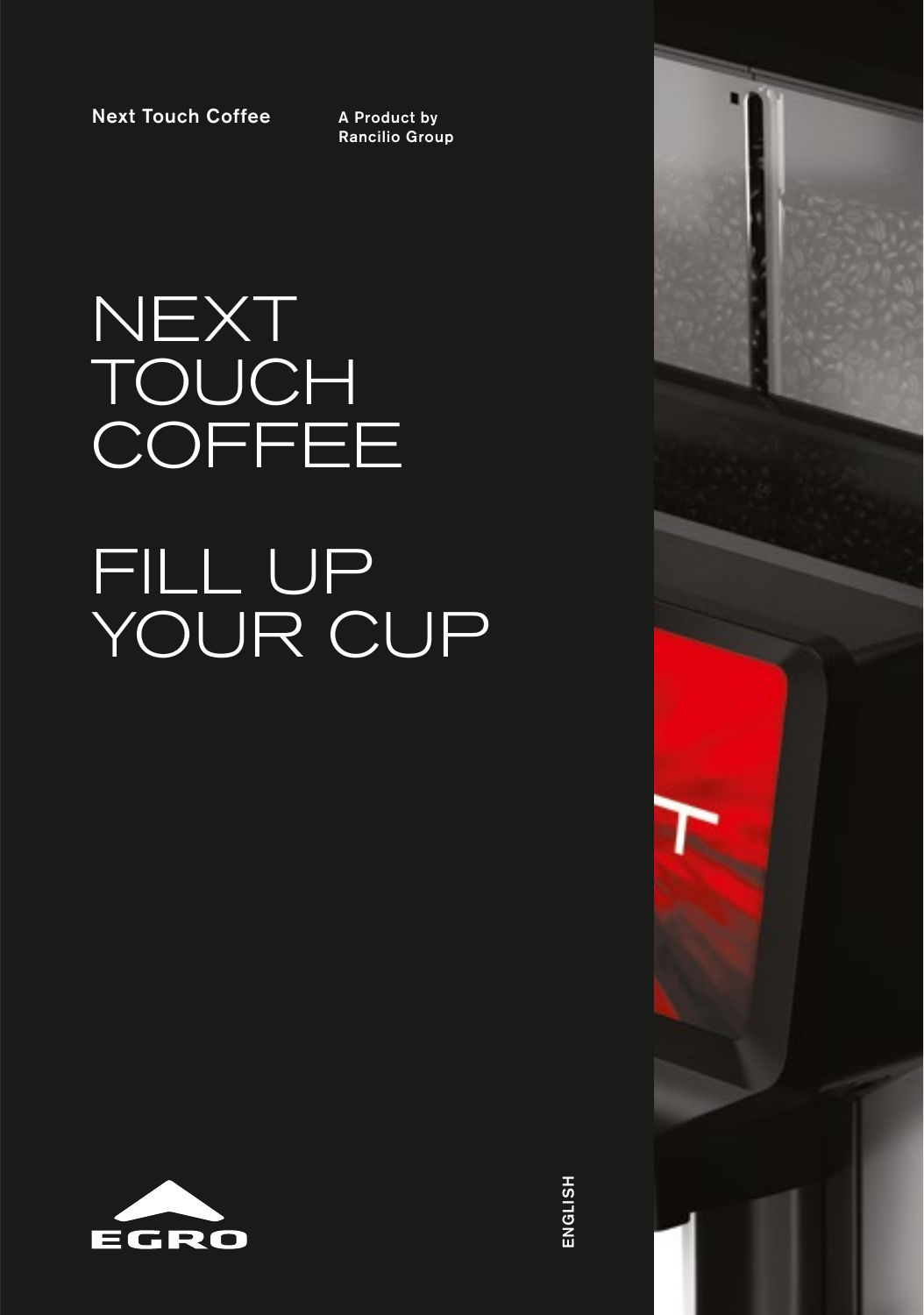

### FILL UP YOUR CUP

Egro Next Touch Coffee delivers top-quality fresh coffee, from the bean to the cup, and guarantees consistency and reliability over the long term. It features maximum variety thanks to a unique "4 bean hoppers" system, customisable modular options and business-focused IoT innovations. Recommended for businesses with an average daily requirement of 200 coffee cups, Egro Next Touch Coffee meets the various needs of convenience stores, petrol stations, fast-food and self-service restaurants, and all venues serving drip coffee.

**RECOMMENDED** DAILY OUTPUT:



CUPS PER DAY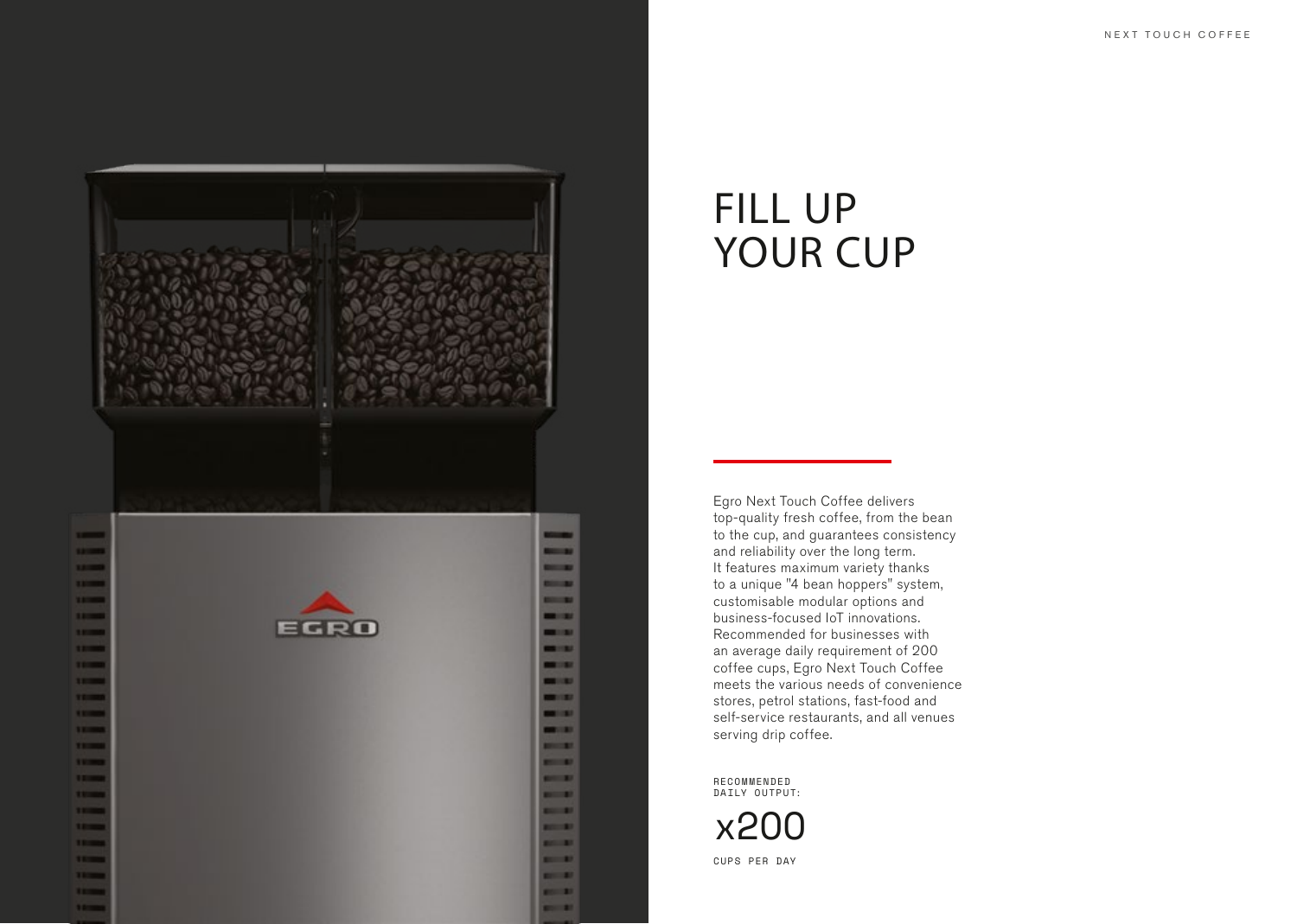### **HIGHLIGHTS**



### 1 COFFEE

4 Bean hoppers 4 different base coffees always ready to brew.

#### Always fresh, cup after cup

Fresh drip coffee ground straight from the bean and brewed on demand, in all cup sizes or in carafes of up to 1 litre per cycle.

### 2 BUSINESS

#### Power to your business

No more wasted coffee, no more stale coffee in big carafes. Improve your business: Next Touch Coffee is faster than a traditional drip coffee maker and brews only what you're selling, with no recovery time.

3 INTERFACE

#### 10.1" HD touchscreen

Swipe, tap and scroll with ease through the menu. It's as easy as using your smartphone, with all preferences and drink selections at your fingertips.

### 4 CLEANING

### Easy to clean

Fast, simple, guided daily cleaning and rinsing cycles.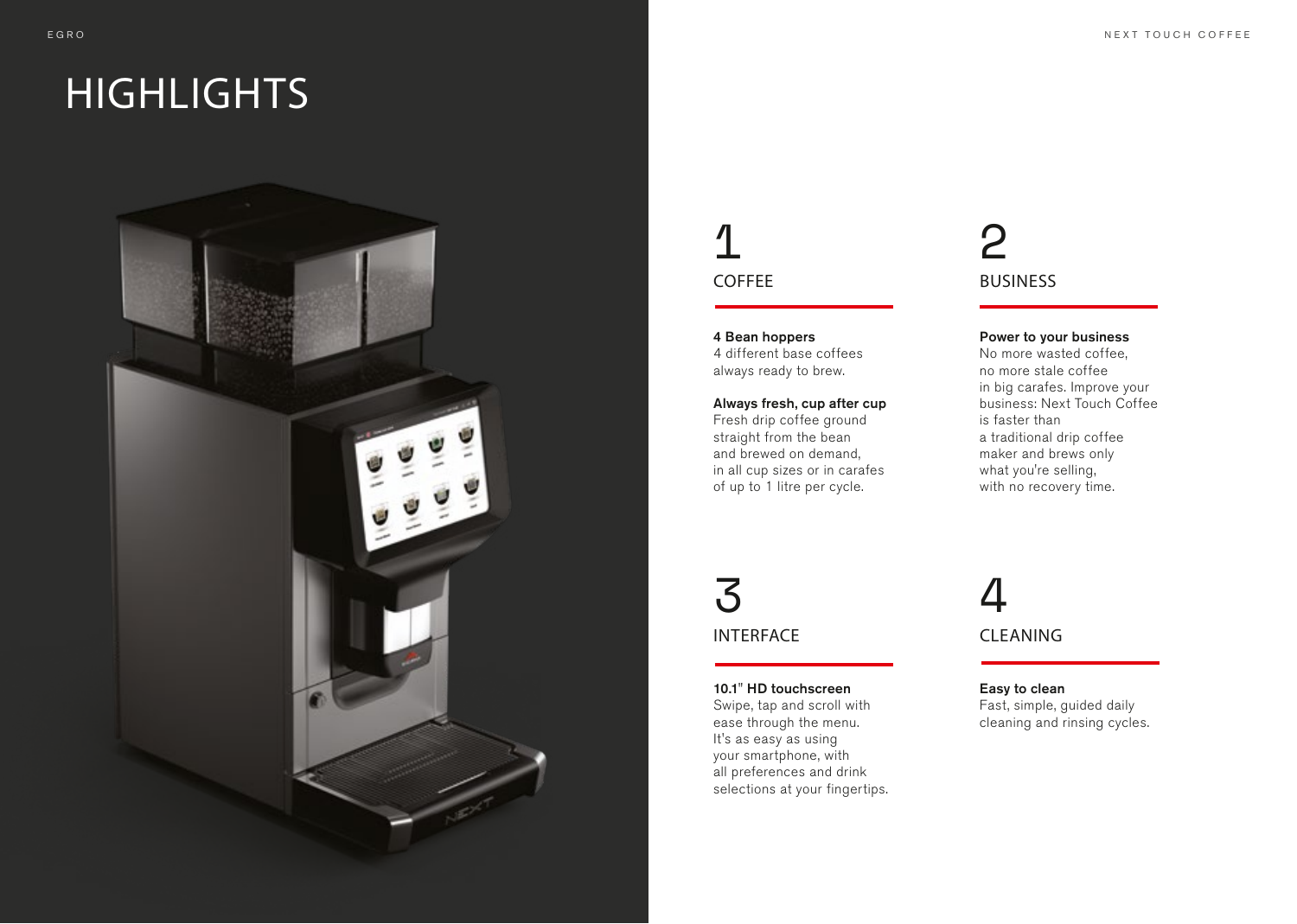# SWISS COFFEE TECHNOLOGY Brew fresh coffee at speed<br>in different cup sizes, The stainless steel brewing unit has

Fresh coffee, with all the aromas **4 BEAN HOPPERS** and taste of your favourite blend, perfectly ground and brewed, from bean to cup, in just a few seconds.

The 4 hoppers system offers 4 different base coffees always ready to brew and to create up to 10 different blends.

 $4x$ 1kg/2.2lb

COFFEE HOPPER

#### PERFORMANCE

Brew fresh coffee at speed in different cup sizes, and programme up to 1-litre carafes in a single cycle, with no recovery time.

x75 BEVERAGES PER HOUR (16 OZ / O.5 L)

2Ooz

OF COFFEE READY IN LESS THAN 7OSEC

1 lt/ 33.8oz

COFFEE BOILER CAPACITY

WATER

Upon request Egro Next Touch Coffee can be equipped with central or external hot water wand.

#### STAINLESS STEEL BREWING UNIT

a brewing chamber set for 22 grams of coffee.

#### E SELF-ADJUSTING GRINDER

The Self-Adjusting Grinder (SAG) maintains and corrects grind particle size in real time, ensuring coffee consistency in every cup.

#### STAINLESS STEEL FLAT BURRS

High-precision grinder is equipped with titanium coated stainless steel burrs to provide consistent particle size for top-quality coffee brewing.

54mm

GRINDER BURRS DIAMETER

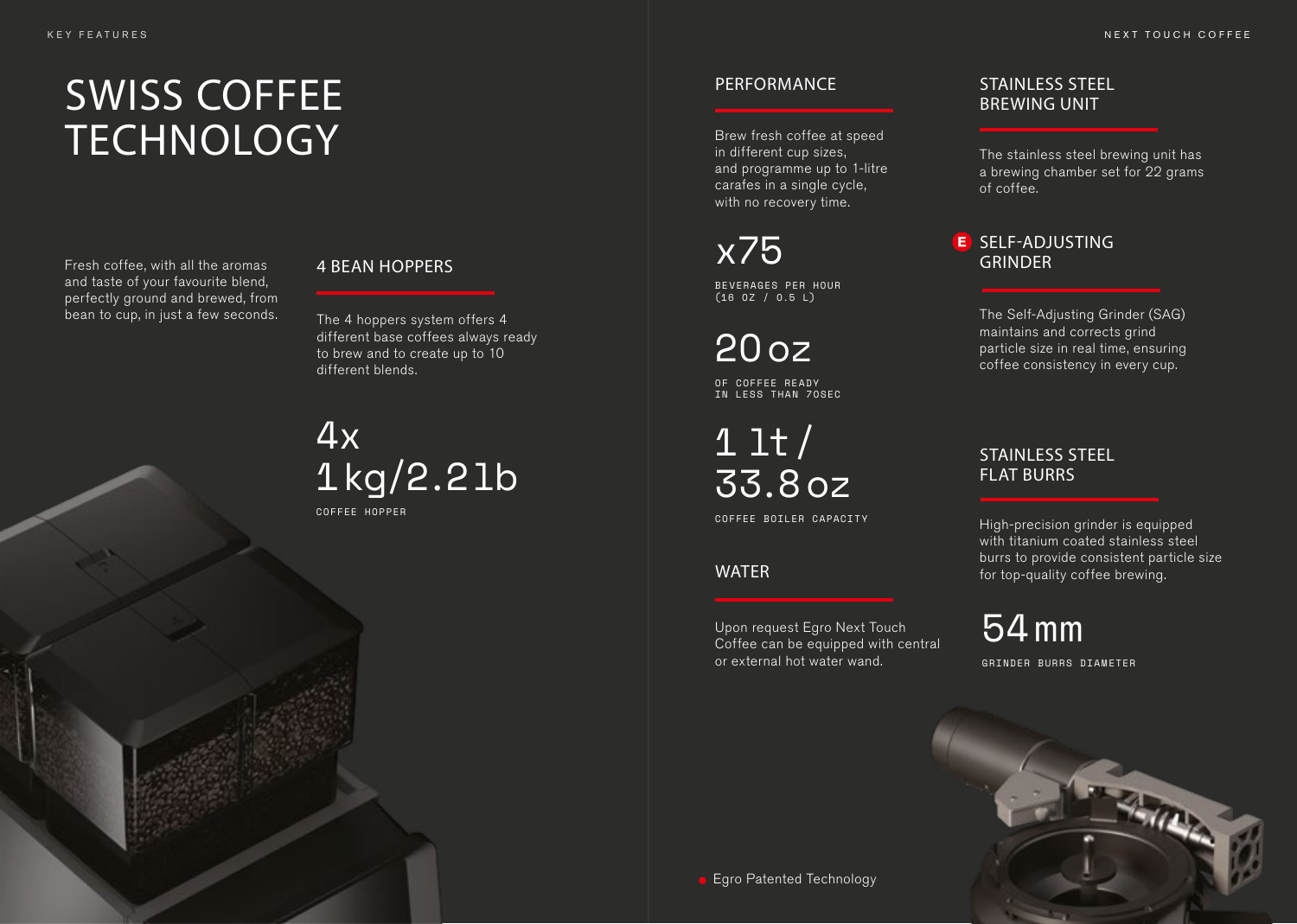# SMART INTERFACE

#### **TOUCHSCREEN** INTERFACE

Access, select and adjust settings as easily as you do on your smartphone, thanks to the intuitive 10.1" HD touchscreen interface.

### MULTI-DRINK

Rely on the step-by-step instructions provided by the Multi-Drink software to easily create any recipe you wish in just a few taps. Select your favourite blend or single origin, set the pre-infusion time and choose the desired coffee strength.



#### THREE ACCESS LEVELS

Egro Next Touch Coffee has three dedicated menus to offer the best user experience to baristas, managers and technicians.

#### EASY **SWITCH**

Customise different menus and quickly switch between them to always have the perfect settings for any situation.

#### **OUEUE** MODE

The selected products are placed in a queue. The list can be updated at all times by changing the order of the drinks, cancelling orders or adding new ones

#### **COUNTERS**

Counters are available to display the number of brewed drinks, the income generated, and cleaning settings.

#### MULTIMEDIA

Images or promotional videos can be uploaded and showcased during brewing.

#### I-BUTTON

i-Button gives extra information on the product selected as the nutritional value and the origin of coffees.

#### SELF-SERVICE MODE

Customers can prepare one drink at a time on their own, without the support of the staff.

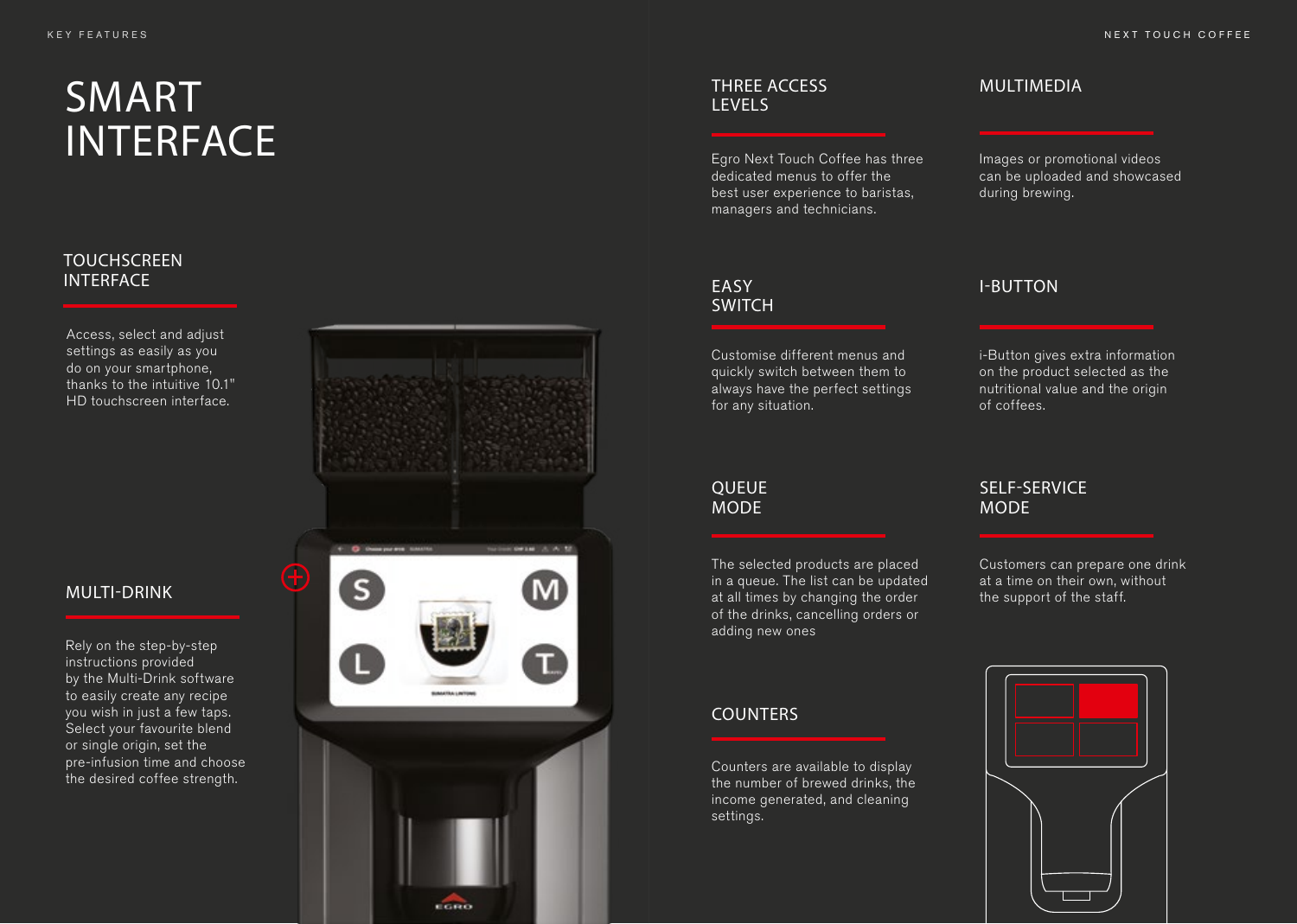## DESIGN & ERGONOMICS



Egro Next Touch Coffee is a stylish, ergonomic, and highly functional machine, with clean, soft lines and scratch-resistant surfaces. The black aluminium display frame and all the built-in modules match the modern look of the body of the machine.

SPACE SAVING **DESIGN** 

Main unit is only 30 cm wide.

### 3Ocm/12in

#### AUTOMATIC SPOUT

The automatic spout adjusts the height of the cup that suits the drink selected. The spout is easy to remove for cleaning.

#### **STAINLESS** STEEL TRAY

In the self-service setup, the stainless steel tray is easy to remove and clean and has two different cup-placing positions, to ensure that any type of cup is always placed correctly under the brewing spout.

#### LED LIGHTS

Maximum visual comfort thanks to LED lights on the work area.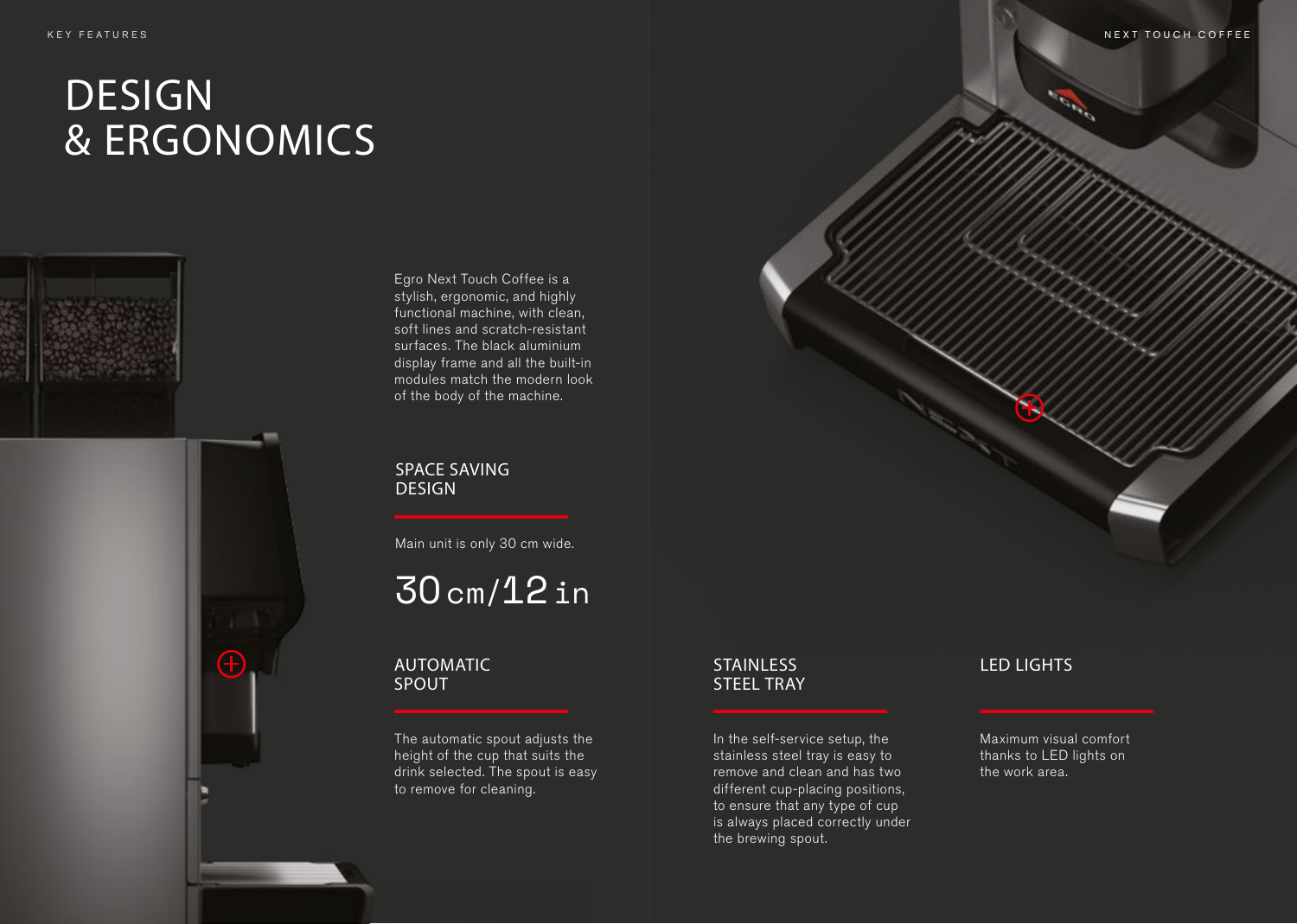## ADD-ON

Boost the potential of your Ergo NEXT Touch with optional features that expand your options and make managing the machine even easier.

#### POWDER MODULE

Offer customers new options by setting up an external Powder Module: select ingredients to automatically mix, prepare and dispense.

#### PAYMENT SYSTEMS

Enjoy utmost flexibility with a range of standard and optional payment system solutions.



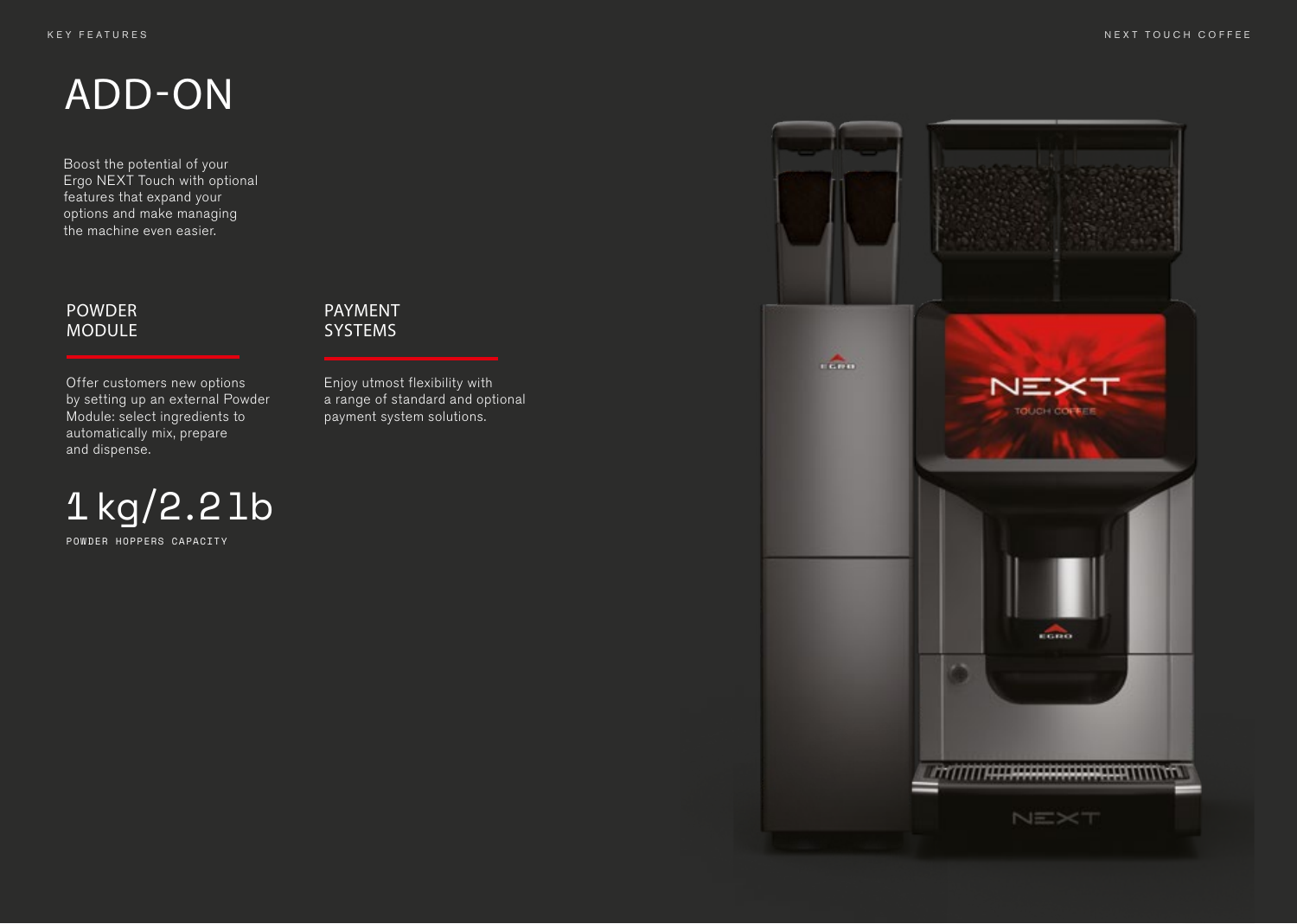### CLEANING MADE EASY

Fast and simple cleaning makes it easy to uphold high health and<br>hygiene standards.



#### EASY ACCESS TO ALL COMPONENTS

The convenient opening of the front panel and quick access to the main internal components facilitates easy maintenance operations.

automatically at a preset time after the last beverage delivery.

#### **DURA BREW**

Dura Brew is a hermetically sealed system requiring little maintenance, and thus reducing the total cost of ownership.

#### USB PORT

Next Touch Coffee comes with a USB port to transfer technical data and upload images and videos.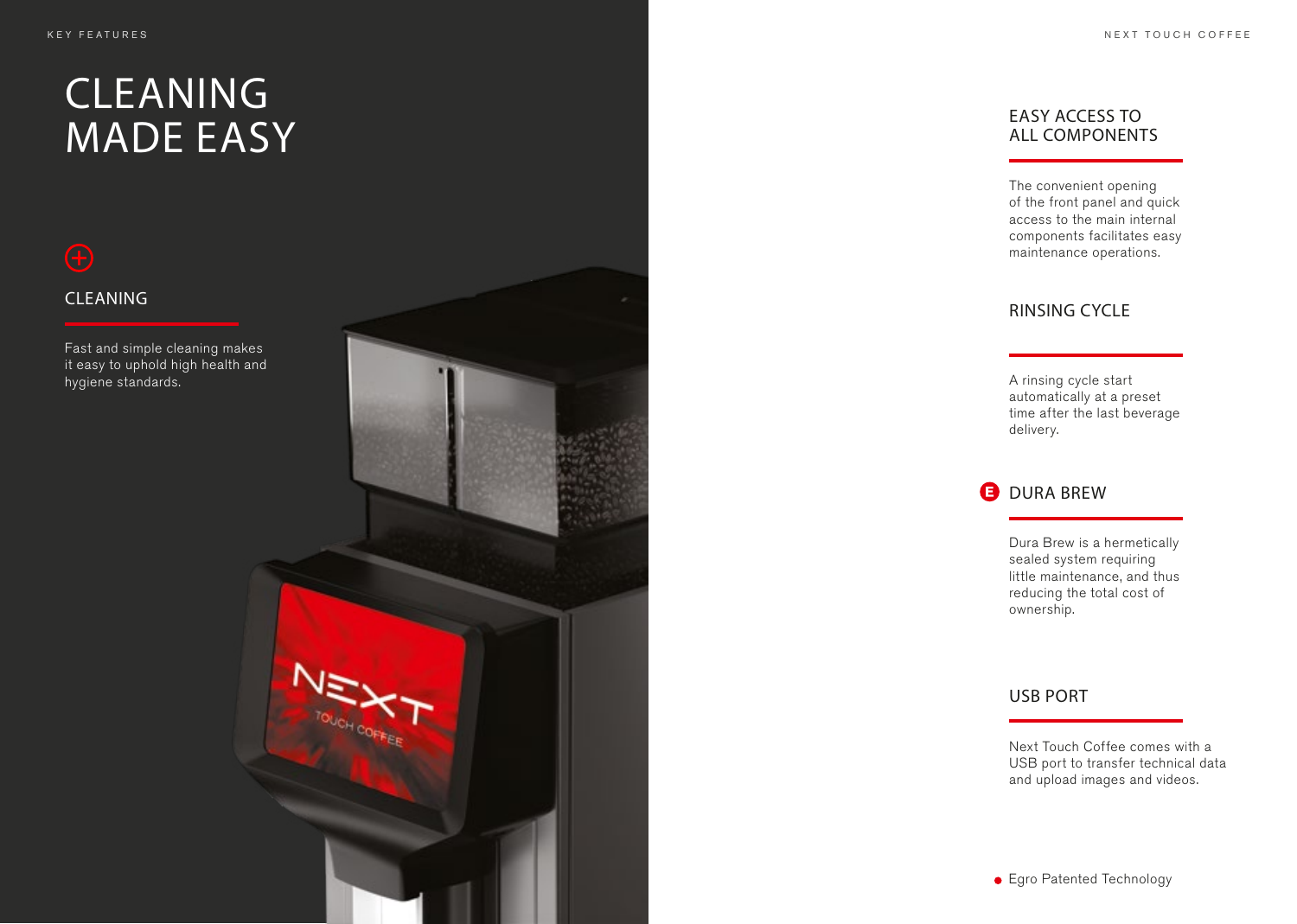# **CONNECT**



 $\bigoplus$ 

### TELEMETRY SYSTEM

Connect: a remote telemetry system to adjust all the parameters, check statistics and ensure optimal functionality.



Connect is a remote telemetry system to monitor all the operations performed by a single coffee machine or by a whole set of machines. Thanks to Connect, you can adjust the settings for coffee delivery, analyse consumption statistics and read any messages related to technical assistance and maintenance.

#### SOME BENEFITS



JUST-IN TIME **CONTROL** 



3 SALES **OPTIMISATION** 

4 PREDICTIVE MAINTENANCE

5

CLOUD ENVIRONMENT

6 ALERTS

7  $\bigoplus$ ALWAYS **CONNECTED** 

8 **CONSUMPTION STATISTICS**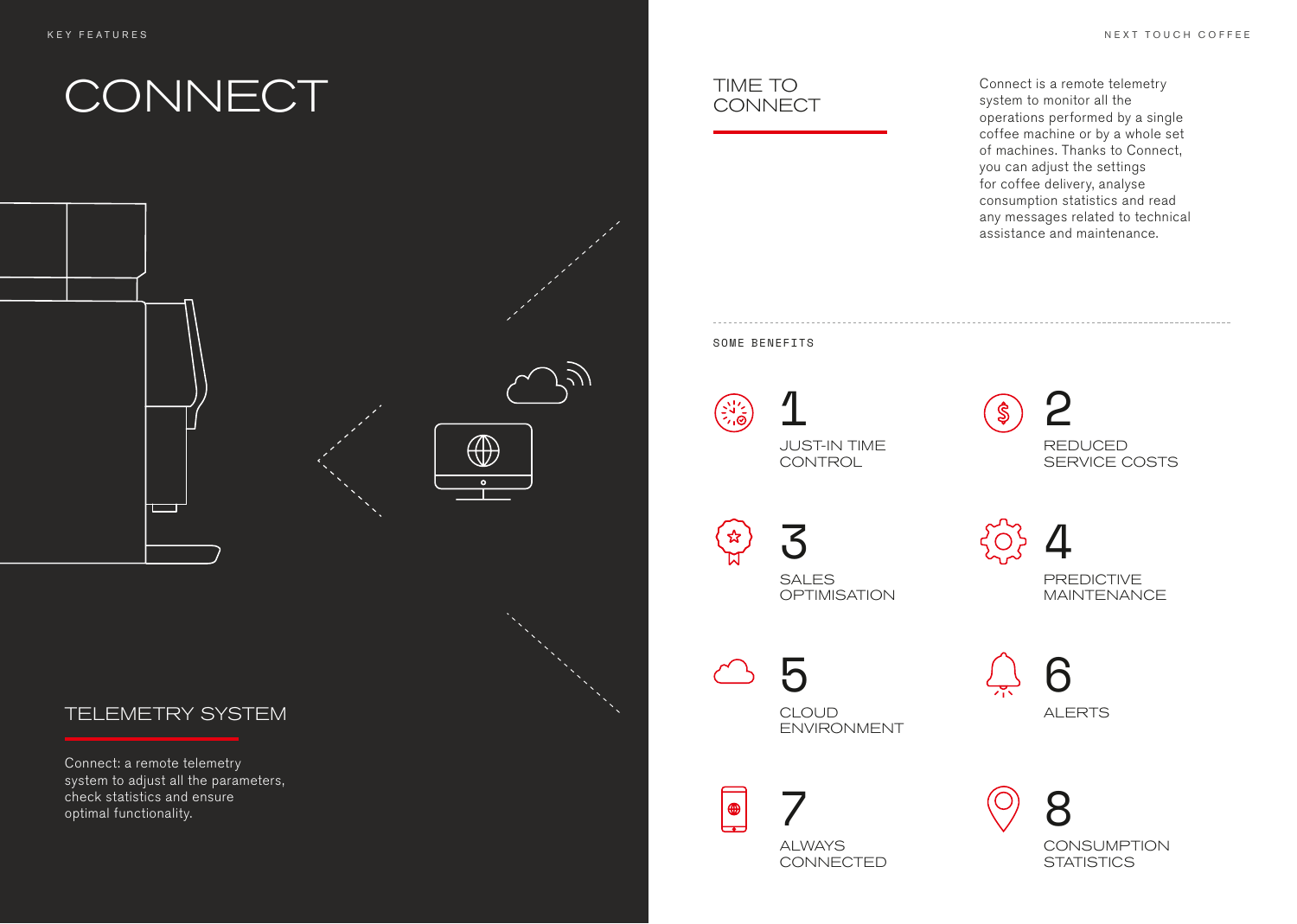### NEXT TOUCH COFFEE: **TECHNICAL** SPECIFICATIONS

### **NEXT TOUCH COFFEE**

FRONT SIDE





| PERFORMANCE             | RECOMMENDED DAILY OUTPUT: 200 Cups<br>NOISE LEVEL DURING USE: <70 db                                                 |                                      |
|-------------------------|----------------------------------------------------------------------------------------------------------------------|--------------------------------------|
| OPERATING<br>PANEL      | INTERFACE<br>Touchscreen<br>LANGUAGES AVAILABLE<br>10                                                                | NUMBER OF BEVERAGE<br>PER PAGE<br>16 |
| COFFEE                  | BREWING CHAMBER: 22 gr<br>GRINDER: SAG (Self-adjusting grinder)<br>COFFEE BEAN HOPPER CAPACITY:<br>1 kg / 2.2 lb cad |                                      |
| WATER                   | CENTRAL HOT WATER OUTLET: Optional<br>SEPARATE HOT WATER OUTLET: Optional                                            |                                      |
| MAIN UNIT<br>DIMENSIONS | $W \times D \times H$<br>$300 \times 580 \times 900$ mm<br>$11.8 \times 22.8 \times 35.4$ in                         | WEIGHT<br>60 kg / 132.2 lb           |
| POWER                   | TOTAL POWER<br>3.1 kW<br>FREQUENCY<br>50-60 Hz                                                                       | VOLTAGE<br>1N 220-240V / 2N 380-415V |
| <b>BOILER</b>           | CAPACITY<br>11 / 0.22 gal UK / 0.26 gal US                                                                           |                                      |

#### ADD-ON

| POWDER MODULE |                          | $W \times D \times H$<br>$160 \times 378 \times 770$ mm | POWER<br>$0.10$ kW                          |
|---------------|--------------------------|---------------------------------------------------------|---------------------------------------------|
|               | WFTGHT<br>13 kg / 28.1lb | $6.3 \times 14.9 \times 30.3$ in                        | VOLTAGE<br>1N 220-240V 50/60Hz<br>120V 60Hz |
|               |                          |                                                         |                                             |

OTHER + PAYMENT SYSTEMS